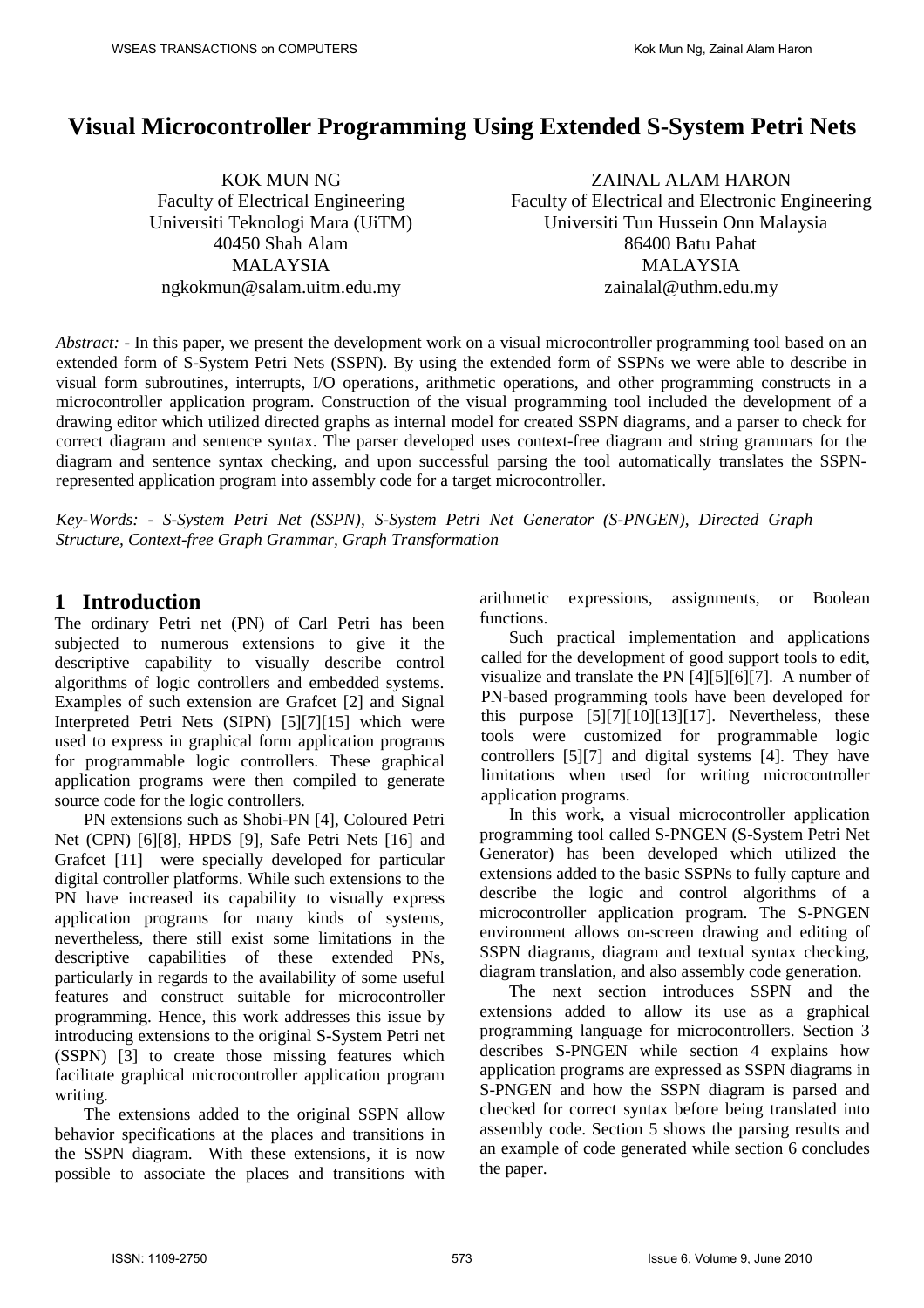# **2 Extended SSPN**

SSPN is a bipartite directed graph represented by 5-tuple,  $PN = (P, T, A, W, M_0)$  where:

- $\bullet$  P = {p1, p2, p3, ......, p<sub>n</sub>} is a finite set of places
- $T = \{t1, t2, t3, \ldots, t_n\}$  is a finite set of transitions
- $\bullet$  A  $\subseteq$  (P x T) U (T x P) is a finite set of arcs
- W:  $A \rightarrow 1$  is the weight function attached to each arc
- $M_0: P \rightarrow \{0,1,2,\ldots\}$  is the initial marking

A defining characteristic of SSPN that differentiates it from other PNs [5][6][7][8][9] is its restriction of allowing only one input arc and one output arc for each transition. Places in an SSPN, on the other hand, can have more than one input and output arcs. While this property seems very trivial at first sight, it is nevertheless of fundamental consequence since its inclusion allows the SSPN to express in a formal manner the causality and the sequential attributes of an asynchronous control system. Hence, the sequential nature of SSPN can be utilized to mirror the sequential execution of a microcontroller program.

Together with its characteristic structure, the following extensions are added to the SSPN to control the information flow:

- Every transition can be associated with a Boolean function, an arithmetic assignment or an expression that denotes the firing condition.
- Timed transitions are used to model timing delays in the application program.
- Every place is associated with an output function that assigns a subset of output signals when it is marked.
- A macro place is introduced to indicate the execution of a subroutine or an interrupt handling function. For each macro place, a subnet is needed to represent the subroutine function or an interrupt.

Together with the asynchronous characteristic of the SSPN and the introduction of the above extensions, programming elements such as program control structures, I/O operations, arithmetic operations, timing delays, subroutines and interrupts can now be precisely and fully represented. Similar to a typical PN, the firing process of the extended SSPN abides by the following rules:

- A transition is enabled if all its pre-places are marked and all its post-places unmarked.
- A transition fires immediately if it is enabled and its firing condition is fulfilled or executed.
- A transition without any firing condition is allowed. The transition fires immediately if it is enabled.

# **2.1 An example**

The extended SSPN has all the features required to represent microcontroller application programs in visual form. To illustrate this point, an SSPN-represented application program for the system in Fig.  $\overline{1}$  will be used.

Fig. 1 shows a microcontroller-controlled mixing process that involves mixing and rinse operation. The mixing operation starts when push button *pb1* is pressed. This opens valves *v1* and *v2*, causing two different liquids to be released into the tank until the liquid level reaches level sensor *s2,* whereupon valves *v1* and *v2* then close. Motor *M1* then immediately starts spinning to stir the mixture for a full 60 seconds. Upon completion of the stirring step, the motor stops and valve *v4* is opened to drain the mixture out of the tank. Valve *v4* closes when liquid level falls below the level sensor *s1*. The rinse operation, on the other hand is activated when *pb2* is pressed; whereupon water is then supplied into the tank via valve *v3* until the level reaches *s2*. Subsequently, motor *M1* starts spinning to rinse the tank for 60 seconds. Valve *v4* then opens to drain water out of the tank and closes when the sensor *s1* level is reached.



Fig. 1 Mixing Process

The extended SSPN-represented microcontroller application program for the system in Fig. 1 is shown in Figs 2 and 3, respectively. The figures show how the extended SSPN diagram is used to describe graphically the desired control algorithm to represent I/O operations, timing delays and subroutine in a typical microcontroller program.

In representing I/O operations, each transition is assigned an expression to examine the state of an input device while places are assigned output functions to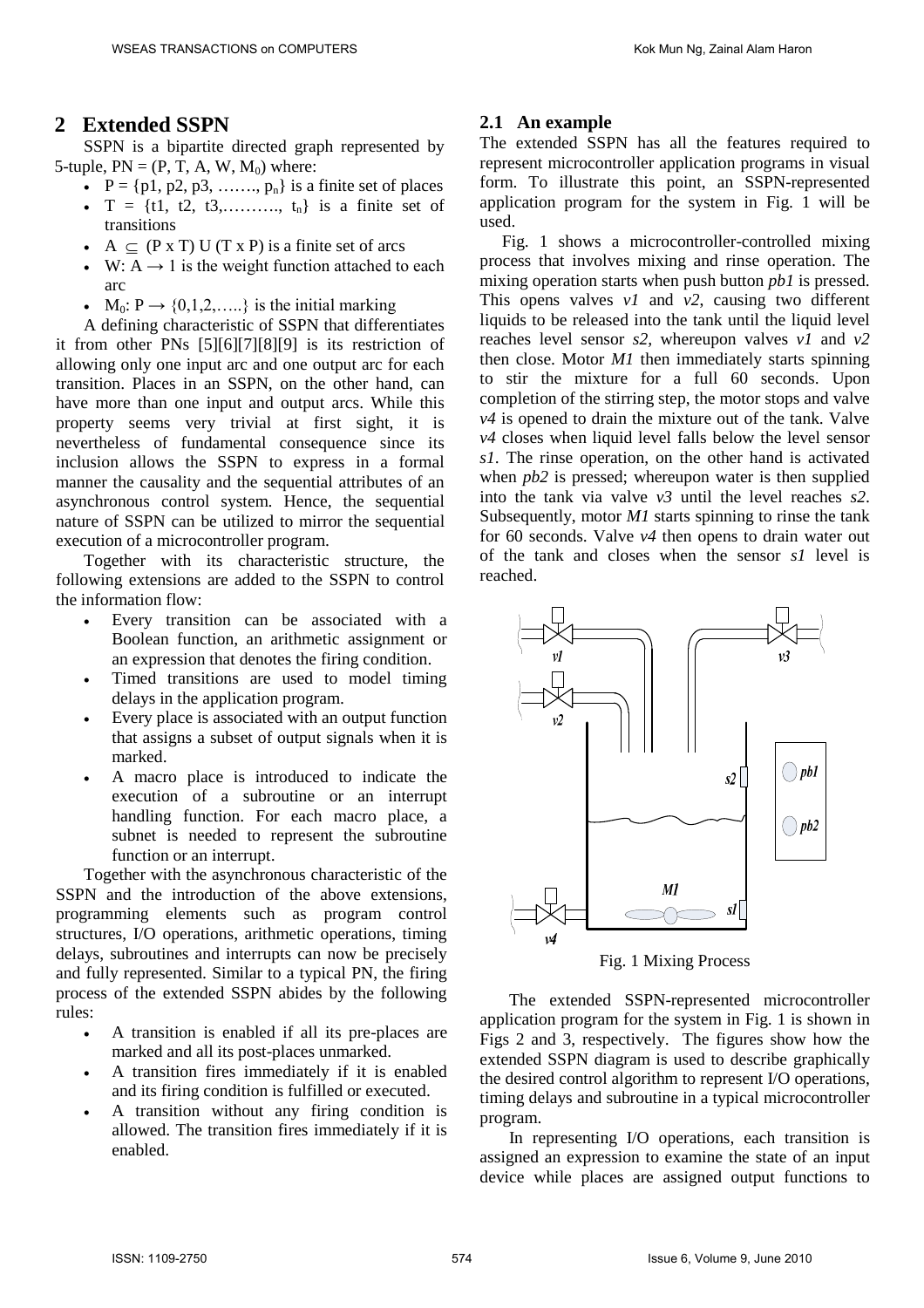assign the states of output devices. This can be illustrated for instance in place *p1*, transition *t2* and place *p3*. Place *p1* is marked with a token which is also the starting place that indicates the first line of the application program. *p1* has output functions that deactivate valve *v1*, *v2*, *v3* and *v4* to bring the system to its initial state. The marking of *p1* enables transition *t2* and *t3* respectively. Therefore, if *pb1* is pressed at this stage, *t2* fires as pressing *pb1* fulfills expression "*pb1==1*". The firing of *t2* activates *p3* which has output functions that activate valve *v1* and *v2*. These extensions, which allow expression and output functions to be used to describe I/O operations, have proved useful in the tool development work and their application can be observed in other parts of the SSPN diagram in Fig. 2 and Fig. 3.



Fig. 2 SSPN diagram for mixing process

In a typical microcontroller program, a subroutine (function, method, procedure, or subprogram) is a portion of code within a larger program, which performs a specific task and can be relatively independent of the remaining code. The diagram in Fig. 2 represents a subroutine using place *p4* which is a macro place. This macro place is further defined by a subnet in Fig. 3 which represents the tasks within the subroutine that models the stirring operation of the system. It has an entry place *p4* which is named after the macro place that owns it. I/O expressions and functions in the subnet examine the states of sensors *s1* and *s2* (level detection) and assign output states to valves *v1*, *v2, v3* and the motor *M1* to start the stirring operation for 60 seconds.

Transition *t9* illustrates the extension added to the SSPN to describe timing delays; specifically the 60 seconds delay intended for this stirring operation. The tasks in the subnet are completed when exit place *p8* is marked. Hence, the execution flow of the subnet returns to the main net in Fig. 2. Similar rule of using macro places is also applied to describe interrupts.

Another application of the extension added to the original SSPN is to use it in this work to model transitions without any firing conditions. Such transitions are *t3*, *t4* and *t5*. These transitions fire immediately when their pre-places are marked. Nonconditional transitions are deemed useful as they can be used as a "no operation" command in the microcontroller program.



Fig. 3 Subnet for macro place *p4*

# **3 S-PNGEN**

S-PNGEN (see Fig. 4) is wholly written in Java. The editor environment allows free-hand editing with PN components. Places, transitions and arcs can be created and deleted with the mouse. A simple layout routine in the editor ensures that places and transitions are "snapped" to a grid. However, the construction and drawing of the PN representation is solely the responsibility of the user as the layout routine neither auto-route arcs nor does it changes the position of places and transitions.

The editor also provides facilities for modifying the position and size of the components. *Attributes* of the places or transitions such as name and functions can be updated easily with the editor. When a transition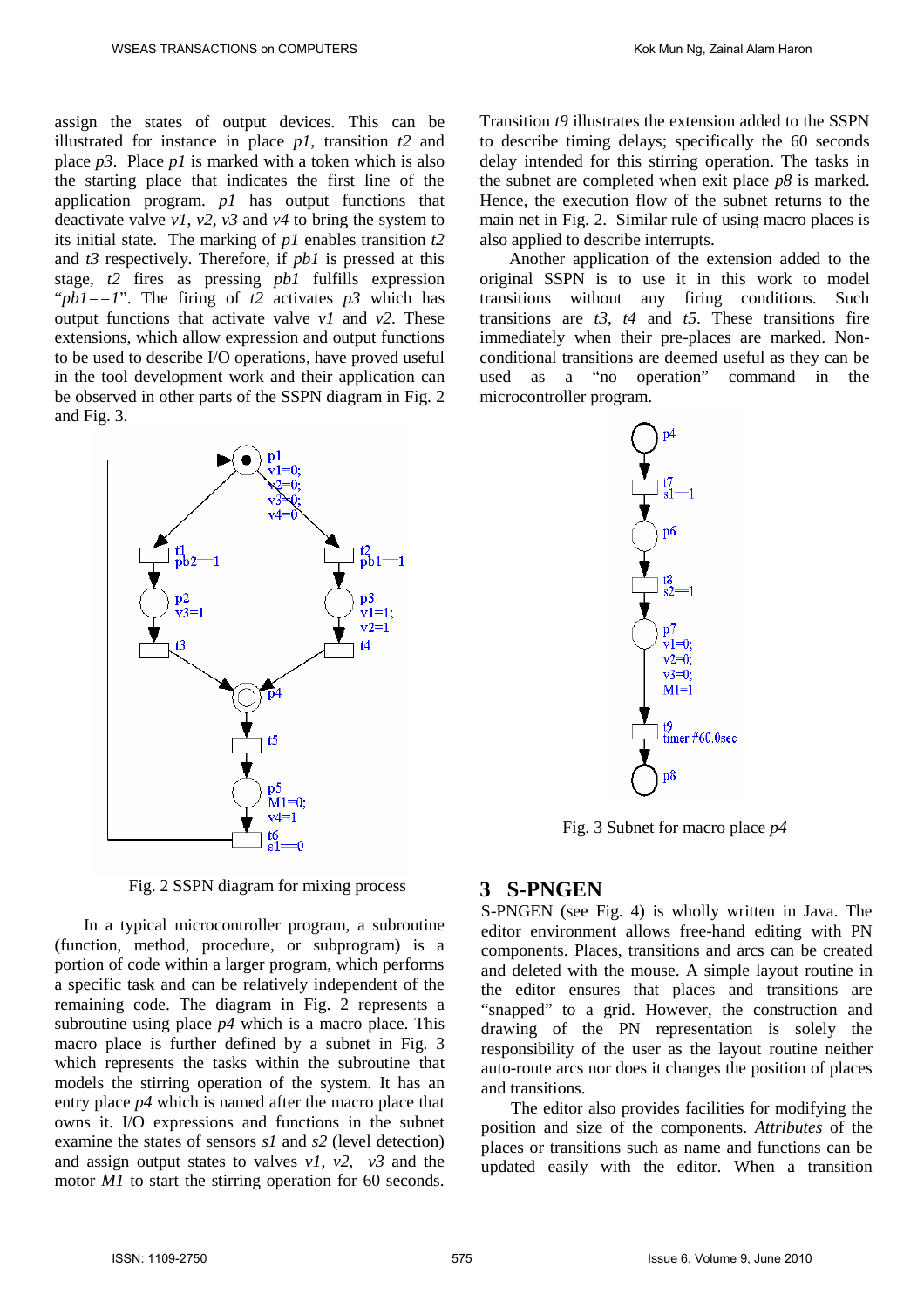component is selected, arithmetic assignments, expressions or Boolean functions can be added while output functions can be added to places.



Fig. 4 Snapshot of the S-PNGEN

Fig. 5 shows the structure of S-PNGEN. It consists of the diagram editor where the SSPN is drawn; the data structures that store information of the spatial relationship and *attributes* of places and transitions; a parser that ensures a syntactically correct diagram and textual input, and finally, a code generator that generates assembly code for the target microcontroller from intermediate representations constructed by the parser.



Fig. 5 Structure of S-PNGEN

# **4 Implementation**

## **4.1 Graphs and Graph Grammar**

Graphs have been widely used as internal models in visualization and diagramming tools [18]. Graphical tools such as DIAGEN [5][7] are based on hypergraphs and hypergraph grammars and they used them for syntax specification. Other graphical tools such as PROGRES [10] and VISPRO [13] similarly use graphs as internal models and customized graph grammars to evaluate diagram syntax.

S-PNGEN, in contrast, adapted a regular directed graph structure [12] as internal diagram models and context-free graph grammar for syntax specification. PN components (places or transitions) can be stored in the nodes of the graph as java objects while arcs are represented by edges that connect these nodes. The edges link a source node to its destination node. Each time a component such as a place or transition is created, a corresponding java class object (element) is instantiated and stored in the node of the directed graph structure. An arc connecting two components, on the other hand, is represented by an edge connecting the nodes.

Fig. 6 shows the corresponding directed graph structure for the SSPN diagram in Fig. 2. The nodes are represented by ovals and the edges by thin lines. Elements embedded into the nodes such as a place or a transition can be updated with *attributes* such as a name, Boolean functions, arithmetic assignments, expressions and output functions.

The graph structure provides the parser (see Fig. 5) a robust data representation to perform diagram and textual parsing. The parsing algorithm adopts contextfree graph grammar for diagram syntax specifications and context-free string grammar for text syntax specification.

Context-free graph grammar syntax is described by a set of productions of the form *L*::=*R* with *L*(left-hand side) and *R*(right-hand side). Each production has a nonterminal node on the left-hand side of the production and a sequence of terminal or non-terminal nodes on the right-hand side (see Fig. 7).

The non-terminal nodes in Fig. 7 are represented by ovals, whereas the terminals are represented by rectangular boxes. The productions are applied to a host graph by applying *L* as a sub-graph of the host graph and matching it with *R,* which is a set of terminally labeled nodes that define syntax of the diagram.

The parser algorithm iterates through the graph's nodes and applies these context-free graph grammar production rules. The productions depict that each place node may have as many input and output edges as the program algorithm requires, but with a minimum of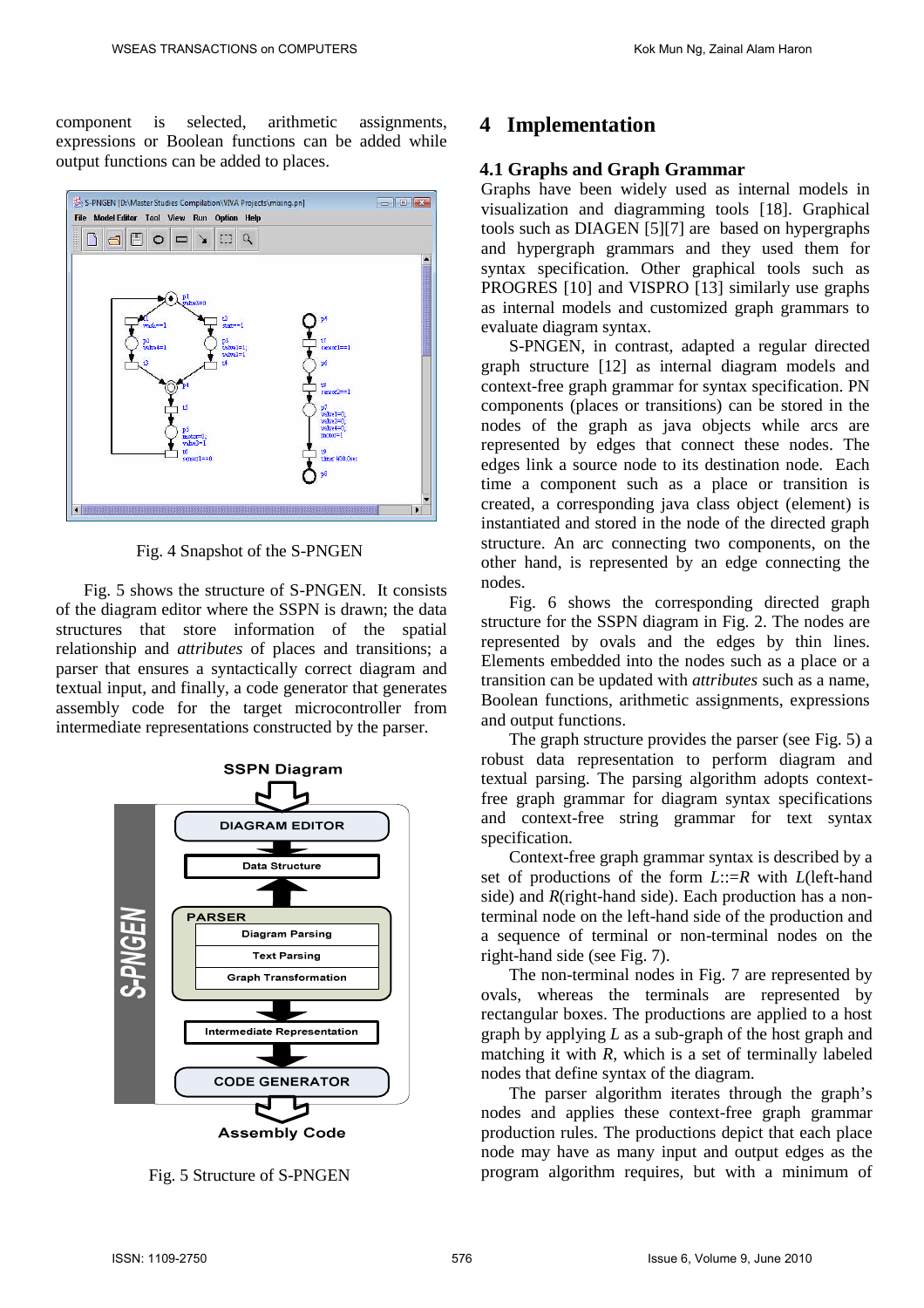one input and one output edge each. A transition node, on the other hand, may only have one input edge and one output edge each to ensure SSPN diagram characteristics are met. With these rules in placed, the SSPN model can be ensured of correct syntax.



Fig. 6 Directed graph data structure



Fig. 7 Context-Free Graph Grammar

### **4.2 Textual Parsing**

Context-free string grammar is adopted in this work to parse textual inputs at the respective places and transitions. The context-free string grammar is a set of production rules based on Backus-Naur Form (BNF) where each production has non-terminal symbols on the left-hand side of the production and a sequence of terminals or non-terminals on the right-hand side. Nonterminal symbols are further defined by other terminal or non-terminal symbols, while the terminal symbols cannot be further defined. All together, a total of 18 BNF rules are applied to ensure correct textual syntax for the SSPN model. Two of the rules are shown here where in these rules, non-terminal symbols are enclosed by angle brackets `<' and `>' while terminal symbols do not have angle brackets. The symbol *::=* and | in the production rules are meta-symbols of the BNF. The meta-symbol *::=* separates the left-hand side of the production rule from its right-hand side (the definition) whereas the meta-symbol **|** separates alternate forms of definitions. The right-hand side of a production consists of a sequence of terminals and non-terminals. Non-terminal symbols must be further defined. For instance, the nonterminal symbol <*rel op>* is further defined by terminal symbols  $=<, \leq, =, \leq, \geq)$  and  $>$ .

#### **Rule 5**

```
<expression> ::= <simple expression> <rel op> <simple expression> |
                  port input identifier == <unsigned number>
```
**Rule 6**

 $\langle$ rel op $\rangle$  ::=  $\langle$   $|$   $\rangle$   $\langle$  =  $|$  =  $|$   $\rangle$   $\rangle$   $\rangle$   $\langle$   $\rangle$  =  $|$   $\rangle$ 

These production rules are implemented using the *recursive-descent* method [1]. A parse tree gradually builds up in a top-down manner starting from the root, which is the top most non-terminal of the grammar as the recursive parser evaluates the sentence from left to right. Failure to construct the parse tree points to the presence of syntax errors in the sentence. For instance, rule 5 applies to expression " $pbl == l$ " at *t1* which resemble definition *port input identifier == <unsigned number>*. The parse tree for this expression is shown in Fig. 8 where the sentence has correct syntax as all terminals are reached.



Fig. 8 Parse tree for "*pb1 == 1*"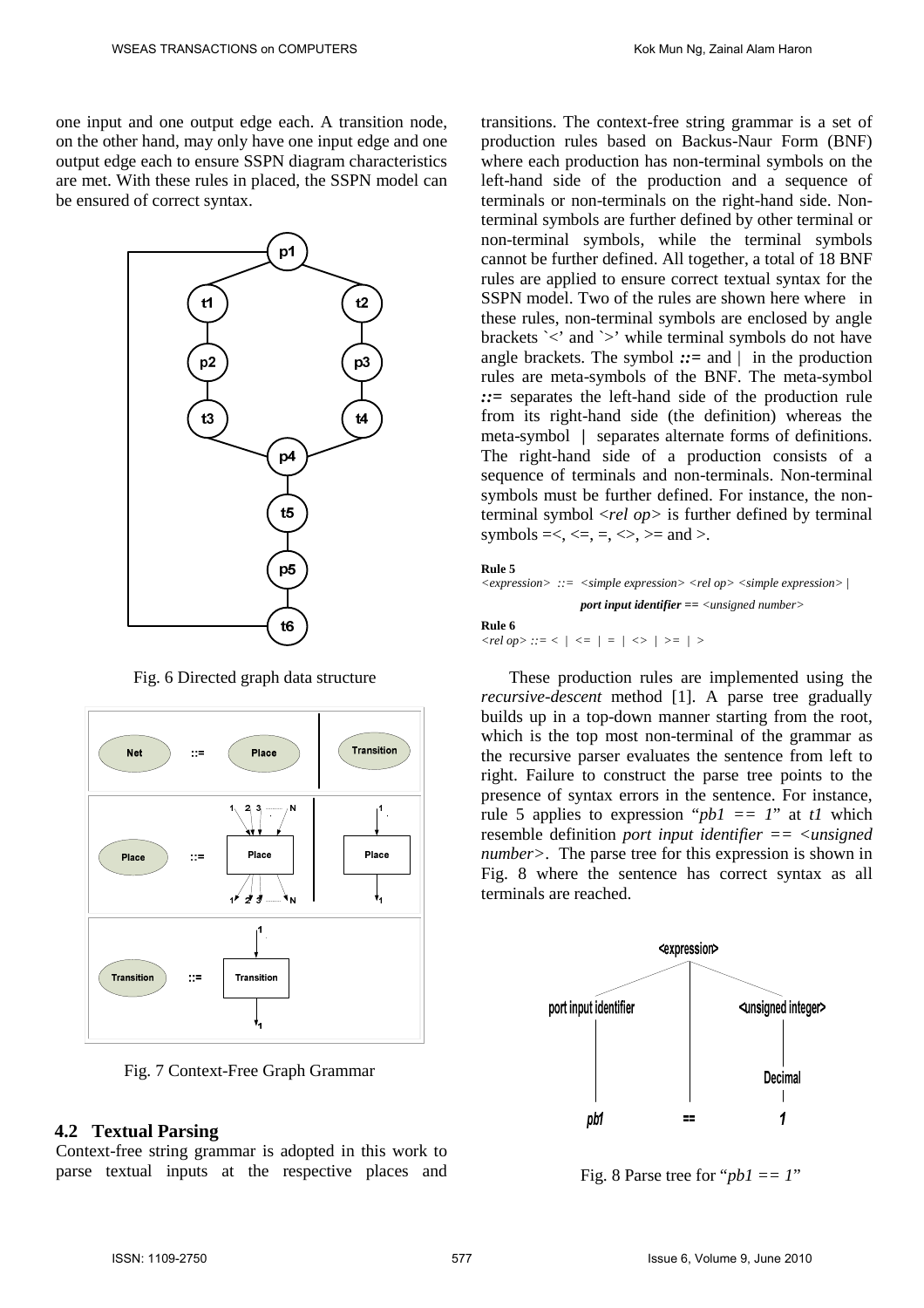### **4.3 Graph Transformations**

While the parser ensures correct diagram and textual syntax, it finally generates as output a graph representation that models the semantics of the diagram. The representation is simply an abstraction from the original graph structure to hold the intermediate codes for constructing a reduced graph structure. The abstraction is usually carried out using graph transformation [13][14].

Graph transformation production rules are applied by the parser to the host graph to create the abstract graph. Fig. 9 shows the transformation rules. The rules in Fig. 9 find the sub-graph of the host graph that matches the structure in the left-hand side of Fig. 9 and replaces it with a single *switch* or *block* node (right-hand side). Hence, the *switch* or *block* node reduces the structure on the left-hand side into a single node. The reduced node is further associated with attributes necessary for proper code generation. These attributes include the starting node object (*s*), the ending node object (*e*), the sequential nodes' objects (*r*) in between the starting and ending nodes (if any) and the control flow information such as the firing sequence (*f*) between the objects.



Fig. 9 Graph transformation rules

The transformation is best illustrated in Fig. 10. The figure shows the abstract graph derived from Fig. 6 after graph transformation has taken place. Here, switch B1 holds objects p1, t1 and t2. Block B2 holds objects p2 and t3 while block B4 holds objects p4, t5, p5 and t6.

B1, B2, B3 and B4 are associated with attributes

defined as *s, r*, *e* and *f*, as mentioned earlier. Objects from the host graph were categorized and became the subset of *s, r*, *e* and *f*. Table 1 shows a summary of the objects reduced for each node under this transformation. These attributes provide a flexible mechanism for transporting information for evaluation by the code generator. For instance, *f* in B1 contains an ordered subset (t1,p2) which denotes the firing of *t1* passes control flow to *p2* which is the starting node object in B2.



The abstract graph serves as an intermediate representation which lays out the semantic execution order which should be taken by the code generator. The semantic execution order for each node is evaluated in the order of  $s - r - e$ . The graph also provides the dependency information between nodes via *f*. Hence, this provides necessary control flow information to aid code generation by accessing the objects in *s*, *r* and *e* in a sequential manner.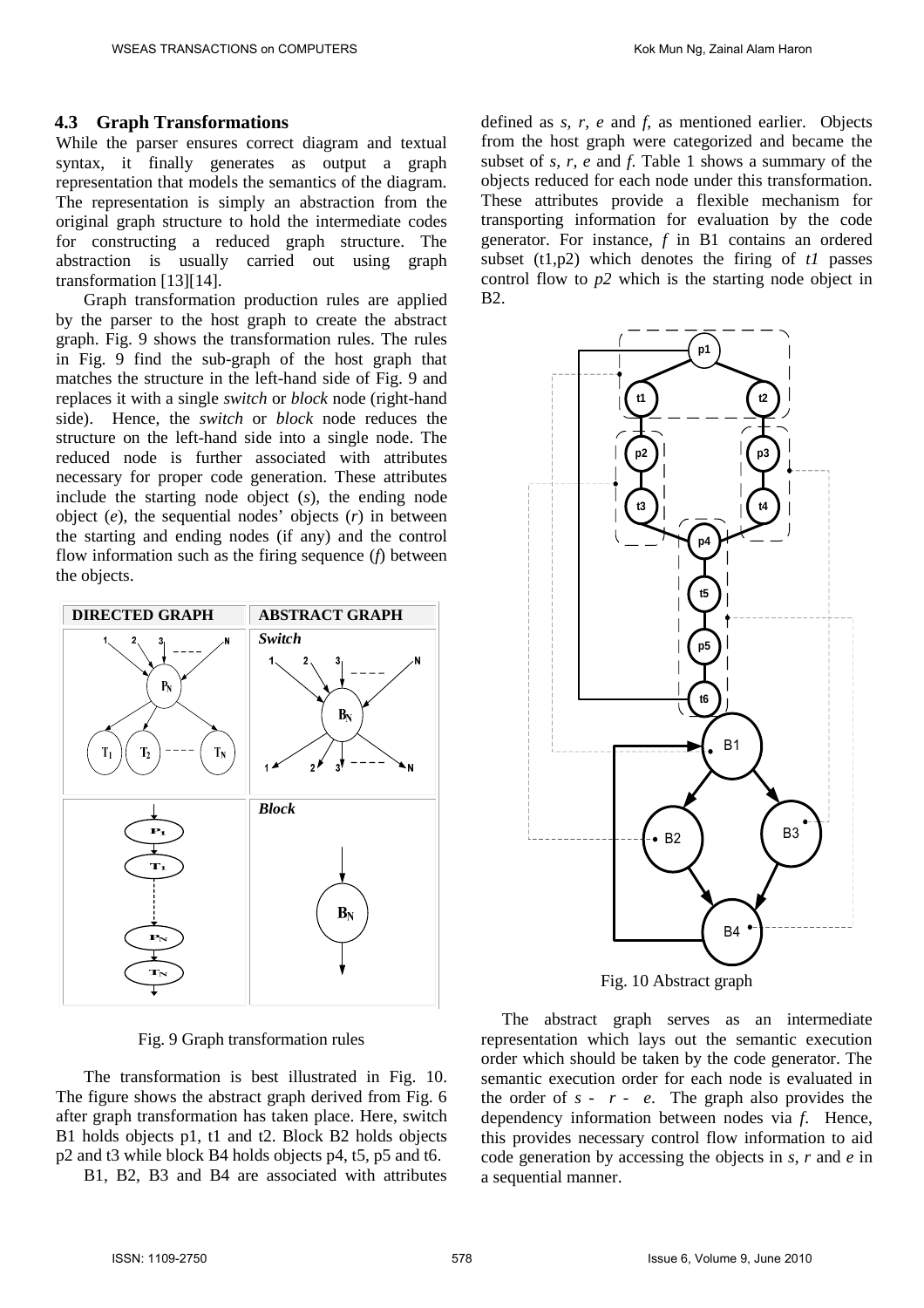| <b>Node</b>           | <b>Attributes</b>             |
|-----------------------|-------------------------------|
| B <sub>1</sub>        | $s = \{p1\}$                  |
|                       | $r = \{\}\$                   |
|                       | $e = \{t1, t2\}$              |
|                       | $f = \{(t1, p2), (t2, p3)\}\$ |
| B <sub>2</sub>        | $s = \{p2\}$                  |
|                       | $r = \{\}\$                   |
|                       | $e = \{t3\}$                  |
|                       | $f = \{(t3, p4)\}\$           |
| <b>B</b> <sub>3</sub> | $s = \{p3\}$                  |
|                       | $r = \{\}\$                   |
|                       | $e = \{t4\}$                  |
|                       | $f = \{(t4, p4)\}\$           |
| <b>B4</b>             | $s = \{p4\}$                  |
|                       | $r = (t5, p5)$                |
|                       | $e = \{ \text{t6} \}$         |
|                       | $f = \{(t6, p1)\}\$           |

|  | Table 1 Objects regionalized in abstract graph |  |  |
|--|------------------------------------------------|--|--|
|  |                                                |  |  |

# **5 Result**

## **5.1 Parsing Result**

Similar to any compiler tool, S-PNGEN reports the parsing results to indicate to the user on the occurrence of textual and diagram syntax errors when syntax rules are violated during development of the SSPN model. Both results of textual and diagram parsing in the tool are reported in a window as shown in Fig. 11 when the user starts the compilation via a button click.



Fig. 11 Snapshot of parsing results

Fig. 11 shows the parsing result for the SSPN diagram for the mixing process in Fig. 2 and Fig. 3 where both textual and diagram parsing yielded no errors and compilation was indicated as successful.

# **5.2 Code Generation**

In the final stage, the code generator traverses the abstract graph to generate assembly code. Like any other type of compiler, the code generator works in a prescribed order of execution. The following pseudo code outlines the function call *generateCode* that was utilized to execute code generation. The function *generateCode* in turn call another function *emitProgramTemplate* where code generation takes place in a layout that starts with I/O and variable declaration, followed by subroutines code, delay subroutine and finally the main program.

```
Public generateCode (Portdata pd){
    Generate output window
    IF buffer NOT null
       CALL emitProgramTemplate to generate code
    ENDIF
}
Public emitProgramTemplate (){
```
Generate general I/O equates Generate variable equates Generate interrupt handling code **CALL** *emitSubroutine* to generate subroutine

**IF** timer variable exists **CALL** *emitDelaySubroutine* to generate delays **ENDIF**

**CALL** *InitializedPorts* to declare I/O port directions **CALL** *EmitInitialValues* to define initial values of variables **CALL** *IterateASGgraph* to iterate the abstract graph

**IF** table is not empty **CALL** *emitTables* to generate table data **CALL** *emitEEPROMcontent* to generate EEPROM content **ENDIF**

I/O ports direction is initially declared in the main program, followed by definition of initial values which were assigned to certain variables. The algorithm then calls the *IterateASGgraph* function to access the abstract graph in Fig. 10. *IterateASGgraph* contains a recursive code generation algorithm developed to execute the code generation process for the main part of the program, wherein the algorithm traverses the abstract graph by visiting each node and accesses the objects contained within these nodes in a prescribed order. The algorithm evaluates each phrase of the object's sentence sequentially and returns a sequence of assembly code instructions automatically.

The code generator algorithm in S-PNGEN consists of code templates and the translation is straight-forward as it traverses the abstract graph. Fig. 12 shows the assembly code generated for the SSPN in Fig. 2 and 3. The code was generated according to the code layout outlined in *emitProgramTemplate*.

}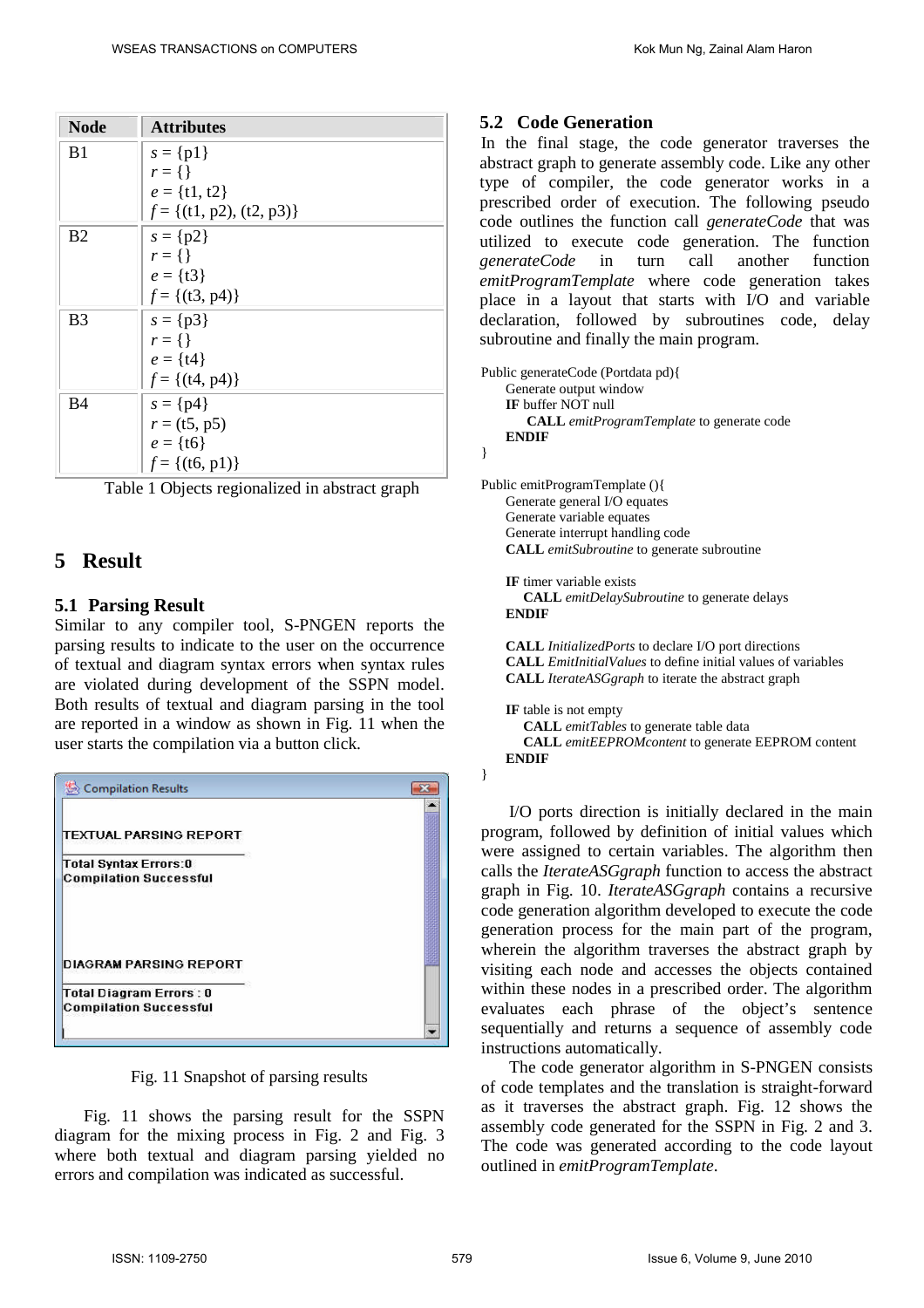;\*\*\*\*\*\*\*\*\*\*\*\*\*\*GENERAL AND I/O EQUATES\*\*\*\*\*\*\*\*\*\*\* INDF equ 0 ;counter TMR0 equ 1 ;counter PCL equ<sup>2</sup> ;program counter STATUS equ 3 ;status register FSR equ 4 ;file select register PORTA equ 5 PORTB equ 6

PCLATH equ 0Ah OPTION\_REG equ 81h ; option register TRISA equ 85h TRISB equ 86h

#### LIST  $P=16F84$

;\*\*\*\*\*\*\*\*\*\*\*\*\*\*VARIABLES EQUATES\*\*\*\*\*\*\*\*\*\*\*\*\*\*\*\*\* #Define pb2 PORTA,0 #Define M1 PORTB,3 #Define pb1 PORTA,1 #Define v5 PORTB,5 #Define v4 PORTB,4 #Define v3 PORTB,2 #Define v2 PORTB,1 #Define s2 PORTA,3 #Define v1 PORTB,0 #Define s1 PORTA,2 CBLOCK 0x00C count, Dlay:2, Outside:2, Temp0 , Left, Right \_fsr, count2, Stack ENDC org 00h goto INIT ;\*\*\*\*\*\*\*\*\*\*\*\*\*\*SUBROUTINES\*\*\*\*\*\*\*\*\*\*\*\*\*\*\*\*\*\*\*\*\*\*\*\*\* Sub1  $ln<sub>1</sub>$ Loop0 btfsc s1 goto Skip0 goto Loop0 Skip0 Loop1 btfsc s2 goto Skip1 goto Loop1 Skip1 bcf v1  $\frac{1}{2}$  bcf  $\frac{1}{2}$ bcf v3 bsf M1 call timer goto lp2  $lp2$ return ;\*\*\*\*\*\*\*\*\*\*\*\*\*\*DELAYS OR TIMERS\*\*\*\*\*\*\*\*\*\*\*\*\*\*\*\*\*\*\* timer movlw LOW 0x00258 movwf Outside movlw HIGH 0x00258 movwf Outside+1 OuterLoop1 movlw LOW 0x04F20 movwf Dlay movlw HIGH 0x04F20 movwf Dlay+1 Lp1

decf Dlay, f btfsc STATUS,2 decfsz Dlay+1, f goto Lp1 movlw -d'1' addwf Outside, f btfss STATUS, 0 decf Outside+1, f clrf count? movf Outside, w btfsc STATUS, 2 incf count2, f movf Outside  $+1$ , w btfsc STATUS, 2 incf count2, f movf count2, w sublw d'2' btfss STATUS, 2 goto OuterLoop1 return ;\*\*\*\*\*\*\*\*\*\*\*\*\*\*PROGRAM START HERE \*\*\*\*\*\*\*\*\*\*\*\*\*\*\* INIT bsf STATUS, 5 movlw b'00011111' movwf TRISA ^ 0x080 movlw b'11000000' movwf TRISB ^ 0x080 bcf STATUS, 5 clrf PORTA clrf PORTB MAINLINE  $B<sub>1</sub>$ bcf v1 bcf v2 bcf v3 bcf v4 bcf v5 Loop2 btfsc pb1 goto B2 btfsc pb2 goto B3 goto Loop2  $\overrightarrow{B3}$ bsf v3 goto B4  $B<sub>2</sub>$ bsf v1 bsf v2 goto B4  $B<sub>4</sub>$ call Sub1 bcf M1 bsf v4 Loop3 htfee e1 goto B1 goto Loop3

#### Fig. 12 Assembly Code

In this work, the generator generates assembly code for a PIC microcontroller, specifically the PIC16F84 as the target microcontroller. However, an MPLAB assembler is employed to further assemble the assembly code into machine readable codes. The MPLAB assembler (see Fig 13) is an integrated development environment (IDE) that provides facilities to evaluate the assembly code

end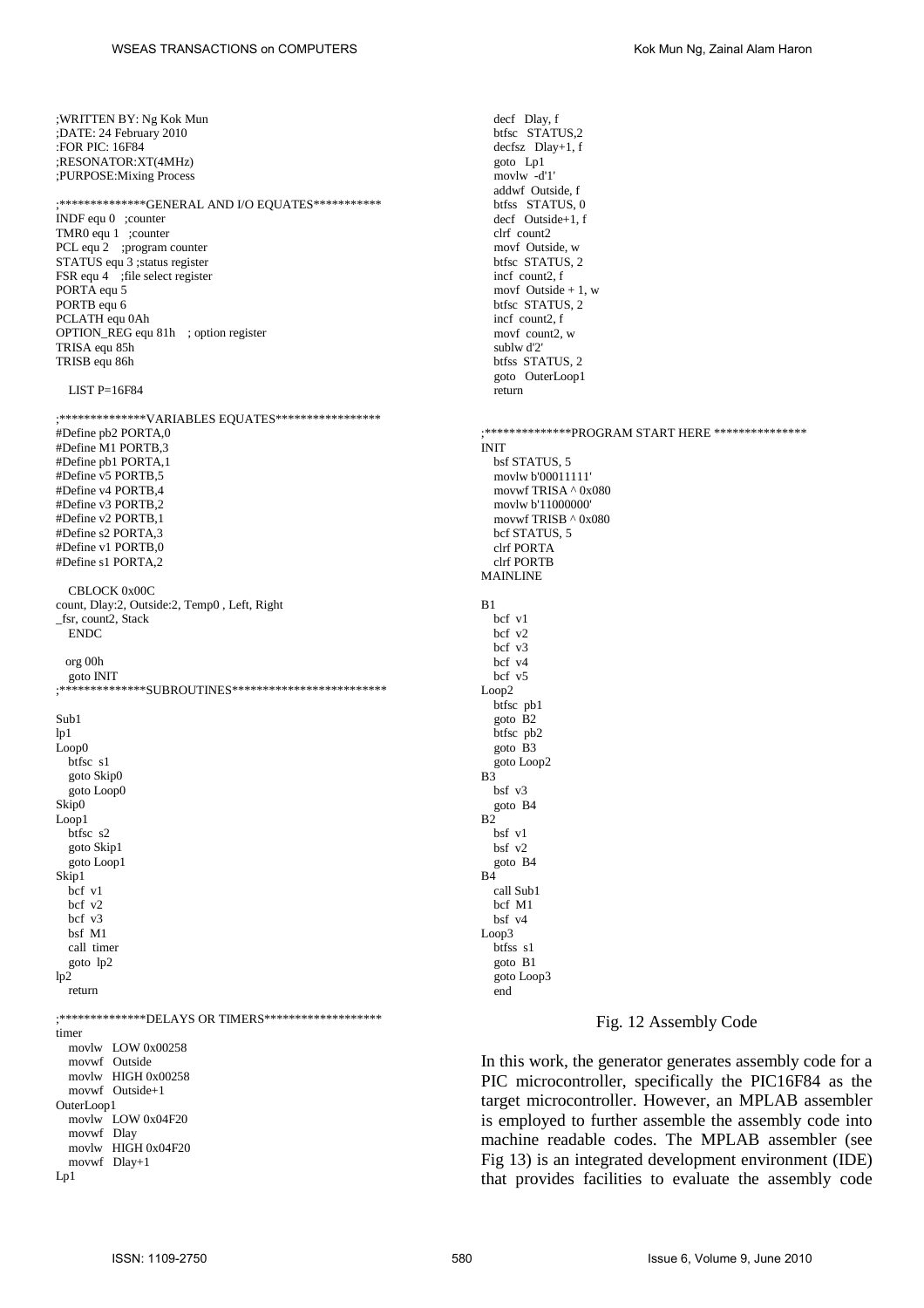generated by S-PNGEN. The code generated by S-PNGEN can be easily copied and paste into the MPLAB text editor. The assembler's build result for the assembly code in Fig. 12 is shown in Fig. 14. Executable absolute machine code is then preceded by the loader into the target microcontroller.

| Maing - MPLAB IDE v8.50 - [C/Users/User/Desktop/MPLAB/Mose.asm]        |                           |                                 | cold and |
|------------------------------------------------------------------------|---------------------------|---------------------------------|----------|
| F Ele Edit Vew Project Debugger Programmer Tools Configure Window Help |                           |                                 | $= 1014$ |
| DEN INS GAUDE?                                                         | Debug - de H & m O O m fi | Checksum: 0x3994                |          |
|                                                                        |                           |                                 | ٠        |
| Bill.                                                                  |                           |                                 |          |
| 1 <sub>0</sub> 1                                                       |                           |                                 |          |
| ToopE                                                                  |                           |                                 |          |
| Difac all                                                              |                           |                                 |          |
| gota Skipl                                                             |                           |                                 |          |
| goto loop!                                                             |                           |                                 |          |
| Raspit                                                                 |                           |                                 |          |
| tooy1<br>htfan al                                                      |                           |                                 |          |
| goto Skipl                                                             |                           |                                 |          |
| gate Loopi                                                             |                           |                                 |          |
| Shipl                                                                  |                           |                                 |          |
| her wil                                                                |                           |                                 |          |
| bet ut                                                                 |                           |                                 |          |
| bof al                                                                 |                           |                                 |          |
| bef itt<br>mil time                                                    |                           |                                 |          |
| gobo lol                                                               |                           |                                 |          |
| 162                                                                    |                           |                                 |          |
| return                                                                 |                           |                                 |          |
|                                                                        |                           |                                 |          |
|                                                                        |                           |                                 |          |
|                                                                        |                           |                                 |          |
| AUDIOSUS PROPERTY OF THESE PRODUCED ENDING:                            |                           |                                 |          |
| himst.                                                                 |                           |                                 |          |
| LOW 0400358<br>movie                                                   |                           |                                 |          |
| Outside<br>novef.                                                      |                           |                                 |          |
| RIGH 02000254<br>movin                                                 |                           |                                 |          |
| Outside12<br>moved                                                     |                           |                                 |          |
| OuterLoopi                                                             |                           |                                 |          |
| LOW DADAY2D<br>movin                                                   |                           |                                 |          |
| DLair<br>novef<br>HIGH 0x04320<br>movin                                |                           |                                 |          |
| Blaz+L<br>nover                                                        |                           |                                 |          |
| tel                                                                    |                           |                                 |          |
| Pay, f<br>decf.                                                        |                           |                                 |          |
| STATUR Z<br><b>Intifact</b>                                            |                           |                                 |          |
| $\frac{1}{2}$<br>$+1$                                                  |                           |                                 |          |
| <b>PIC1MEM</b>                                                         | Wo<br>rdcc                | bank 0   Ln 28, Col 1<br>INS WE |          |

Fig. 13 MPLAB IDE

| Mang - MPLAB DE v8.50 - [Cutput]             |                               |                                                                                                                                                                                                                                                                                                                                                                                                                                                                                                                         |  |  |    |                    |  |                                                                                                                                         | <b>CHILL MAX</b>                                                                                                                                |
|----------------------------------------------|-------------------------------|-------------------------------------------------------------------------------------------------------------------------------------------------------------------------------------------------------------------------------------------------------------------------------------------------------------------------------------------------------------------------------------------------------------------------------------------------------------------------------------------------------------------------|--|--|----|--------------------|--|-----------------------------------------------------------------------------------------------------------------------------------------|-------------------------------------------------------------------------------------------------------------------------------------------------|
|                                              |                               | File Edit View Project Debugger Programmer Tools Configure Window Help                                                                                                                                                                                                                                                                                                                                                                                                                                                  |  |  |    |                    |  |                                                                                                                                         | $\frac{1}{2}$ also                                                                                                                              |
| Dæ⊞                                          |                               | 上版图 作曲曲周围 ?                                                                                                                                                                                                                                                                                                                                                                                                                                                                                                             |  |  |    | Debug - TEULOO OME |  | Checksum: 0x3994                                                                                                                        |                                                                                                                                                 |
| Build                                        | Version Control Find in Files |                                                                                                                                                                                                                                                                                                                                                                                                                                                                                                                         |  |  |    |                    |  |                                                                                                                                         |                                                                                                                                                 |
| Mon Apr 12 14 18 01 2010                     |                               | Debug build at project 'COUsers'(User/DesktopWF1ABMsong.mcp' started.<br>Lenguage tool versions: MPASMWIN exe v5.35, mplink exe v4.35<br>Preprocessor symbol" DEBUG' is defined.                                                                                                                                                                                                                                                                                                                                        |  |  |    |                    |  |                                                                                                                                         |                                                                                                                                                 |
| Clear: Done<br>MPLINK 4.35, Linker<br>Errors | S O                           | Clear: Deleting intermediary and output files.<br>Clean: Deleted file *C://Jsen/JJsen/Desktop/MPLABMixer.of<br>Clean: Deleted file "C.W.Isers'/JsenDesktop/MPLABMiver.em"<br>Clean: Deleted file "C.W.isers!UsenDesktop!MPLABMixer.lst"<br>Clean: Deleted file *C/Usen/UsenDesktop/MPLABMxing.coff<br>Clean: Deteted file "C.V. Isens! JsenDesktop!MPLABMving.hex"<br>Copyright (c) 1998-2010 Hierochip Technology Inc.<br>MPINEX 4.35, COFF to HEX File Converter<br>Copyright (c) 1998-2010 Hicrochip Technology Inc. |  |  |    |                    |  | Executing "C:/Program Files/Microchip/MPASM Suite/MPASMWN.exe" /q./p16F84"Wiver.asm" /Milwer.bff /ef Mixer.en" /o"Mixer.o" /d . DEBUG-1 | Executing YC/Program FilesWicrochpWPASM Substruptink.exel /p18F84 "Mixer.of /u DEBUG /z MFLAB BULD=1 /z MFLAB DEBUG=1/o"Mong.cof"/M"Mong.map"/W |
| Errore                                       |                               | Loaded CNJsersWser/DesktopWPLABWoing.cof.                                                                                                                                                                                                                                                                                                                                                                                                                                                                               |  |  |    |                    |  |                                                                                                                                         |                                                                                                                                                 |
| Mon Apr 121416022010                         |                               | Debug build at project 'C\Users\User\Desktop\NPLABMsing.mcp' succeeded.<br>Lenguage tool versions: MPASMWIN exe u5.35, mplink exe u4.35<br>Preprocessor symbol DEBUG' is defined.                                                                                                                                                                                                                                                                                                                                       |  |  |    |                    |  |                                                                                                                                         |                                                                                                                                                 |
| <b>BUILD SUCCEEDED</b>                       |                               |                                                                                                                                                                                                                                                                                                                                                                                                                                                                                                                         |  |  |    |                    |  |                                                                                                                                         |                                                                                                                                                 |
|                                              |                               | <b>PX16F64</b>                                                                                                                                                                                                                                                                                                                                                                                                                                                                                                          |  |  | Wo | rdcc               |  | bank 0                                                                                                                                  | WR:                                                                                                                                             |

Fig. 14 Assembler's build result

# **Conclusion**

This paper has introduced and described a method for visually expressing microcontroller application programs as SSPNs. Also described was the extensions added to the SSPN to enable it to precisely and fully represent the data flow and control algorithms of a microcontroller application program. The SSPN diagram drawing, editing, and translation were done using a customized tool (S-PNGEN) that employs directed graphs as internal diagram models and context-free graph grammar to evaluate diagram and text syntax. An innovative application of graph transformation has also been described which provided semantics execution sequence and control flow information to the code generator for efficient translation of the SSPN to assembly code. Upon successful parsing and translation of the SSPN programs, S-PNGEN produces machine readable code ready for downloading into the target microcontroller. Code optimization issues, however, were not addressed in this work.

### *References:*

- [1] A.V. Aho, R. Sethi, and J.D. Ullman, *Compilers: Principles, Techniques and Tools*, Addison-Wesley, 1982.
- [2] R. David, Grafcet: A Powerful Tool For Specification of Logic Controllers, *IEEE Transactions on Control System Technology*, Vol. 3, No.3, 1995.
- [3] D. Jorg and J. Esparza, Free Choice Petri nets, Cambridge University Press, 1995.
- [4] J.M. Fernandes, M. Adamski and A.J. Proenca, VHDL Generation From Hierarchical Petri Net Specifications of Parallel Controllers, *IEEE Proceedings-E Computers and Digital Techniques*, pp. 127-137, 1997.
- [5] G. Frey and M. Minas, Editing, Visualizing, and Implementing Signal Interpreted Petri Nets, *Proceedings of the AWPN 2000,* pp. 57-62, 2000.
- [6] W. Kurdthongmee, ertCPN: The adaptations of the coloured Petri-Net theory for real-time embedded system modeling and automatic code generation. *Songklanakarin Journal of Science & Technology*, Vol.25, No.3, 2003, pp. 381-394.
- [7] M. Minas and G. Frey, Visual PLC-Programming using Signal Interpreted Petri Nets, *Proceedings of the American Conference 2002 (ACC2002)*, Anchorage, Alaska, pp. 5019-5024, 2002.
- [8] K.H. Mortenson, Automatic Code Generation from Coloured Petri Nets for An Access Control System, *ICATPN 2000: International Conference on Application And Theory of Petri Nets, Aarhus, Denmark*, 1825, pp. 367-386, 2000.
- [9] W.L.A. Oliveira and N.Marranghello, A High-level Petri Net for Digital Systems, *Proceedings of the XV SBMicro–International Conference on Microelectronics and Packaging*, pp.220–225, 2000.
- [10] A. Schurr, A. Winter and A. Zundorf, Graph Grammar Engineering with PROGRES in: A. Schafer and O. Botella (eds.): *Proc. ESEC '95, LNCS 989, Springer Verlag*, 1995, pp. 219-234.
- [11] A. Wallen, Using Grafcet to Structure Control Algorithm, *Proceedings of the Third European Control Conference (ECC95), Roma, Italy*, pp. 3160- 3165, 1995.
- [12] D.A. Watt, and D.F. Brown, *Java Collections: An Introduction to Abstract Data Types, Data Structures and Algorithms*, John Wiley & Sons Ltd. England, 2001.